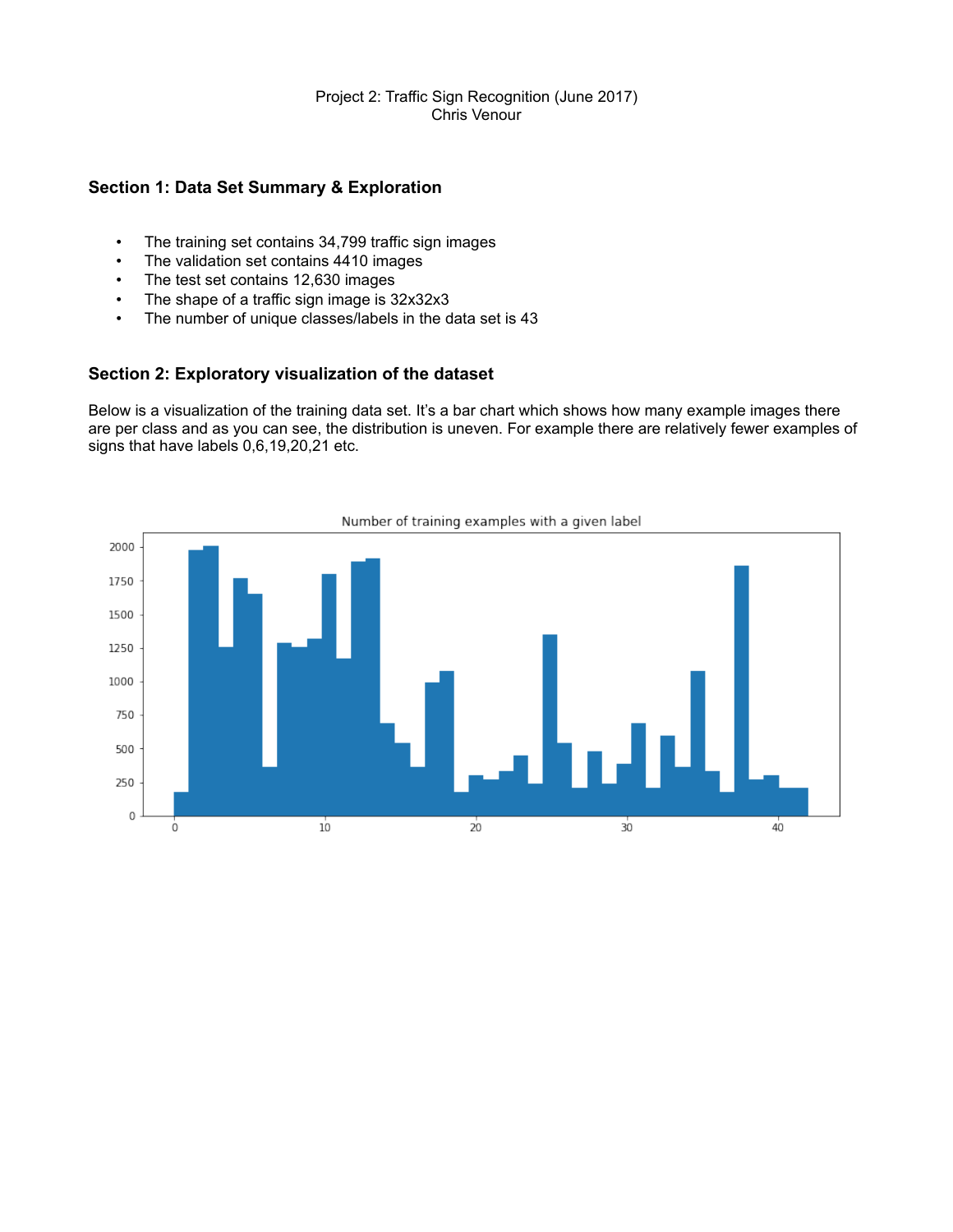Below is a similar visualization of the validation data set. The distribution here is also uneven and is similar to the distribution of the training set.



I did not examine any characteristics of the test set. I thought that set should remain untouched and unknown because I wanted to keep the final test of the model as objective and unbiased as possible.

## **Section 3: Design and Test a Model Architecture**

### **Preprocessing**

I converted the images to grayscale in order to speed up their processing by the convolutional network. I then normalized the gray-scaled images so that pixel values range between 0 and 1. Below is a sequence of 3 images which shows an image before processing, after grayscaling and then after normalization has been performed.



In order to make sure the pre-processing didn't mangle the data, I printed out the ranges of some randomly chosen normalized images, the means of the pixel values and the standard deviations. The print-out below shows these statistics for the normalized image shown above.

```
The range of the randomly chosen normalized image is 0.098231827112 to 1.00196463654
The mean is 0.555860398248
The std is 0.298733666847
```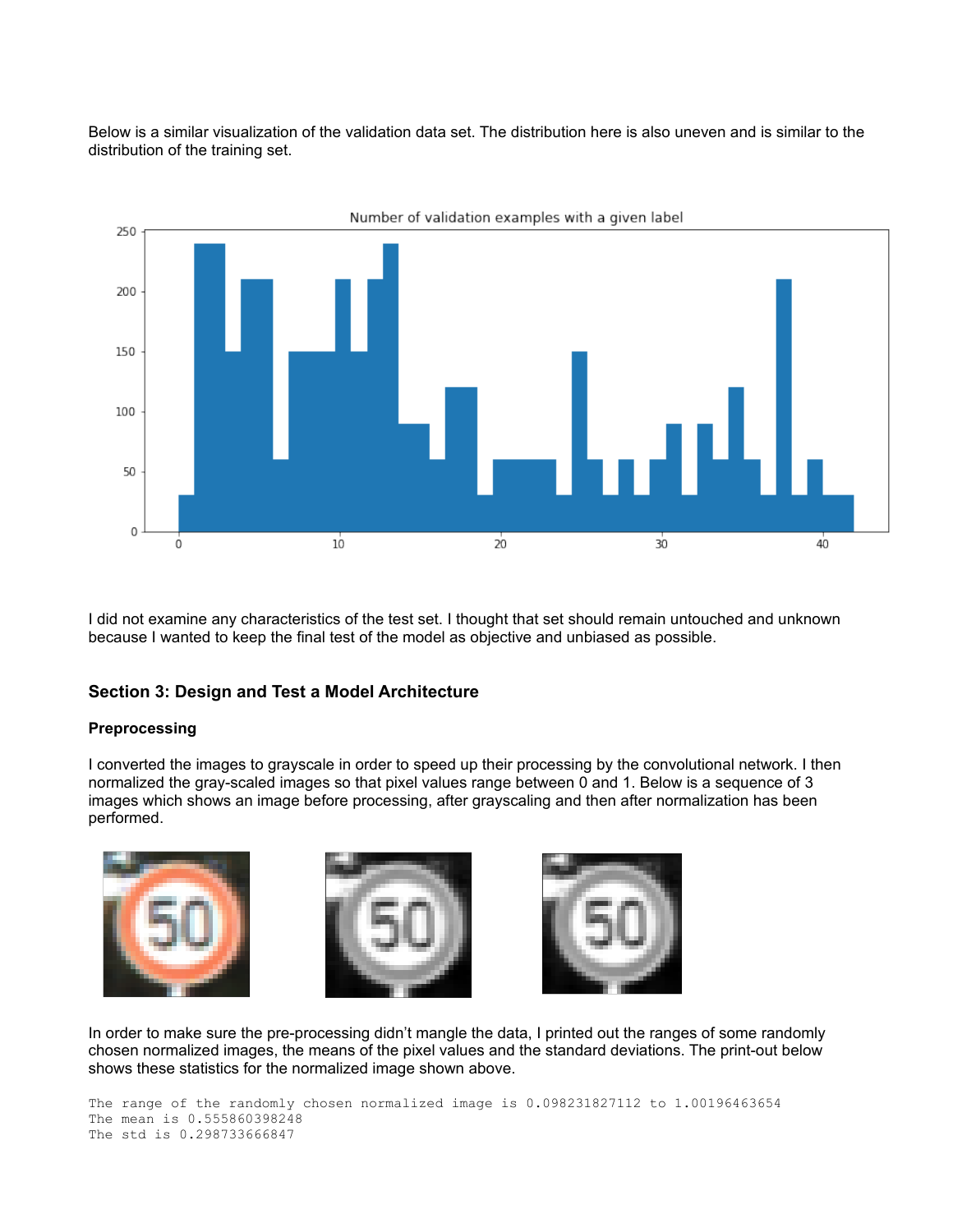I also constructed histograms of the pixel values of randomly chosen normalized images. The histogram below shows the distribution of pixel values in the grayscaled and normalized picture shown above:



### **Augmenting the training data**

I decided to augment the training data because acquiring more data is often the best way to improve the performance of a model. I generated additional images by translating them in the x and y directions by random amounts ranging from 0 to 3 pixels. I also zoomed out of the images, making the signs smaller, in order to augment the data. (I experimented with zooming **in** on images by a factor of 1.3 as well but including these images in the training data significantly decreased the accuracy of the model. These zoomed in images were therefore not used to augment the training set).

The row of images below shows an image before and then after translation and the next row shows an image before and after zooming outwards:



Initially there were 34,799 training examples but augmenting the data tripled the size of the training dataset to 139,196 examples.

### **Model architecture**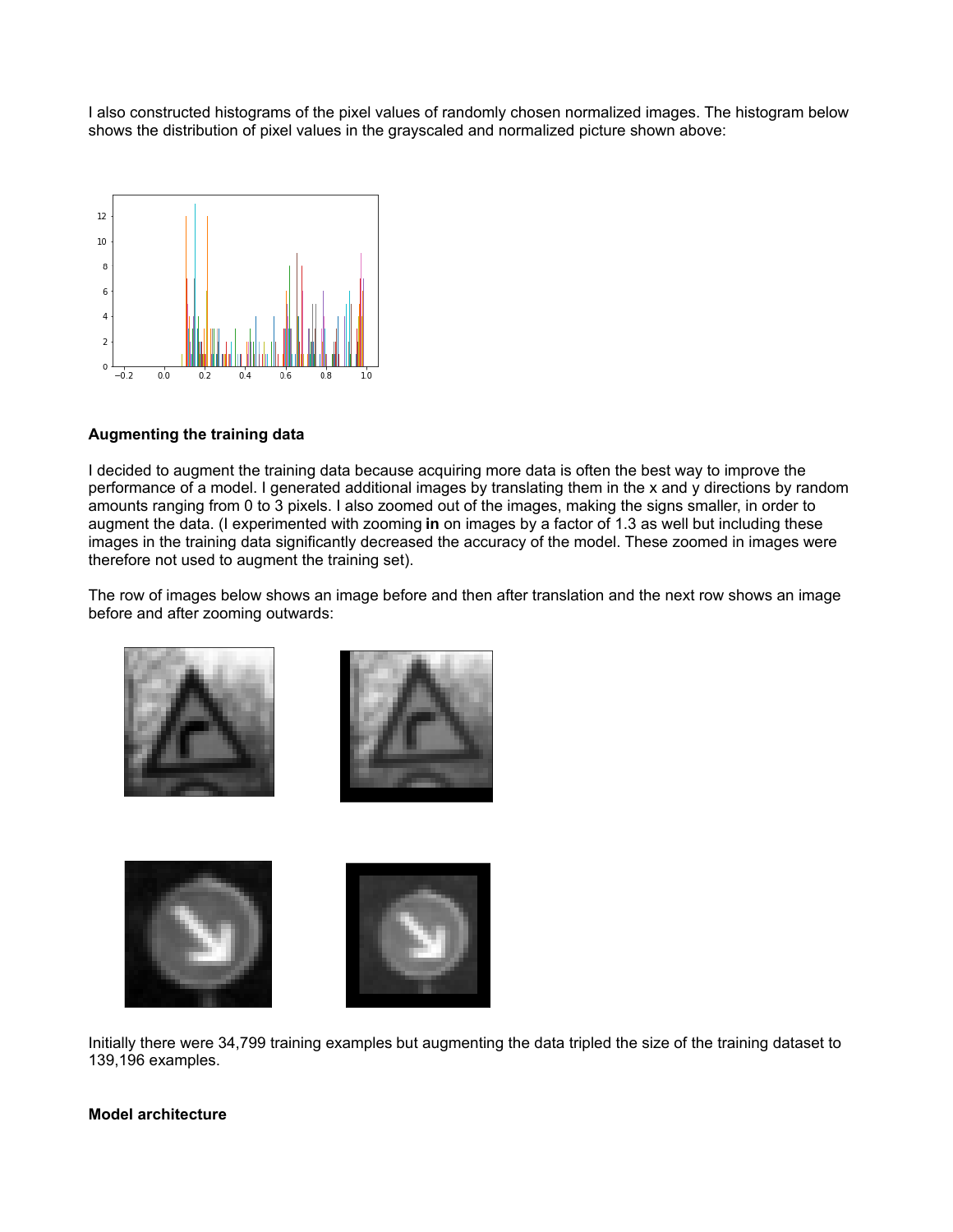The model is almost identical to the LeNet model except that I have added another fully-connected layer. My model consists of two convolutional layers, 2 max pooling layers, and 4 fully connected layers. Also, I use the ReLU activation function rather than the sigmoid function used in the LeNet model because recent research suggests that the ReLU achieves better results.

| Layer           | Description                                      |
|-----------------|--------------------------------------------------|
| Input           | 32x32x1 grayscale and normalized images          |
| Convolution 5x5 | 1x1 stride, padding='valid', outputs<br>28x28x24 |
| Relu            |                                                  |
| Max Pooling     | 2x2 stride, padding='valid', outputs<br>14x14x24 |
| Convolution 5x5 | 1x1 stride, padding='valid', outputs<br>10x10x64 |
| Relu            |                                                  |
| Max Pooling     | 2x2 stride, padding='valid' outputs<br>5x5x64    |
| Fully connected | 500                                              |
| Relu            |                                                  |
| Fully connected | 200                                              |
| Relu            |                                                  |
| Fully connected | 100                                              |
| Relu            |                                                  |
| Fully connected | 43                                               |

## **Model Training**

Accuracy of this model hovered around 91% when the system was trained with the given training set. I decided then to augment the training data set by translating and zooming out of the images. Augmenting the data in this way tripled the training set size from 34,799 to 139,196 examples. I also experimented with zooming **in** on images by a factor of 1.3 but including these images in the training data significantly decreased the accuracy of the model. These zoomed in images were therefore not used to augment the training set.

When I used the LeNet architecture with an Adam optimizer, a batch size of 128 and a learning rate of 0.0001 on the augmented data set, validation accuracy only barely exceeded 93% after 10 epochs and started fluctuating up and down at epoch 6. So I experimented by changing the activation function from the sigmoid function to ReLU. (Recent research suggests that the ReLU achieves better results than nearly all other activation functions).

I also added another fully connected layer because I thought that going from 1600 nodes (in the final convolution layer) to 43 classes in the space of just 3 fully connected layers was maybe too abrupt and might possibly throw away important information. This was an admittedly intuitive decision but given that there is no rigorous way right now of deciding beforehand on how many levels of architecture there should be for a given problem or what the values of certain hyperparameters should be, I simply tried this out and the accuracy of the system improved. When this layer was added to the model, an accuracy of 94.5% was achieved on the validation set after 6 epochs of training.

The final results were therefore a training set accuracy of 97%, validation set accuracy of 94.5% and a test set accuracy of 93.6%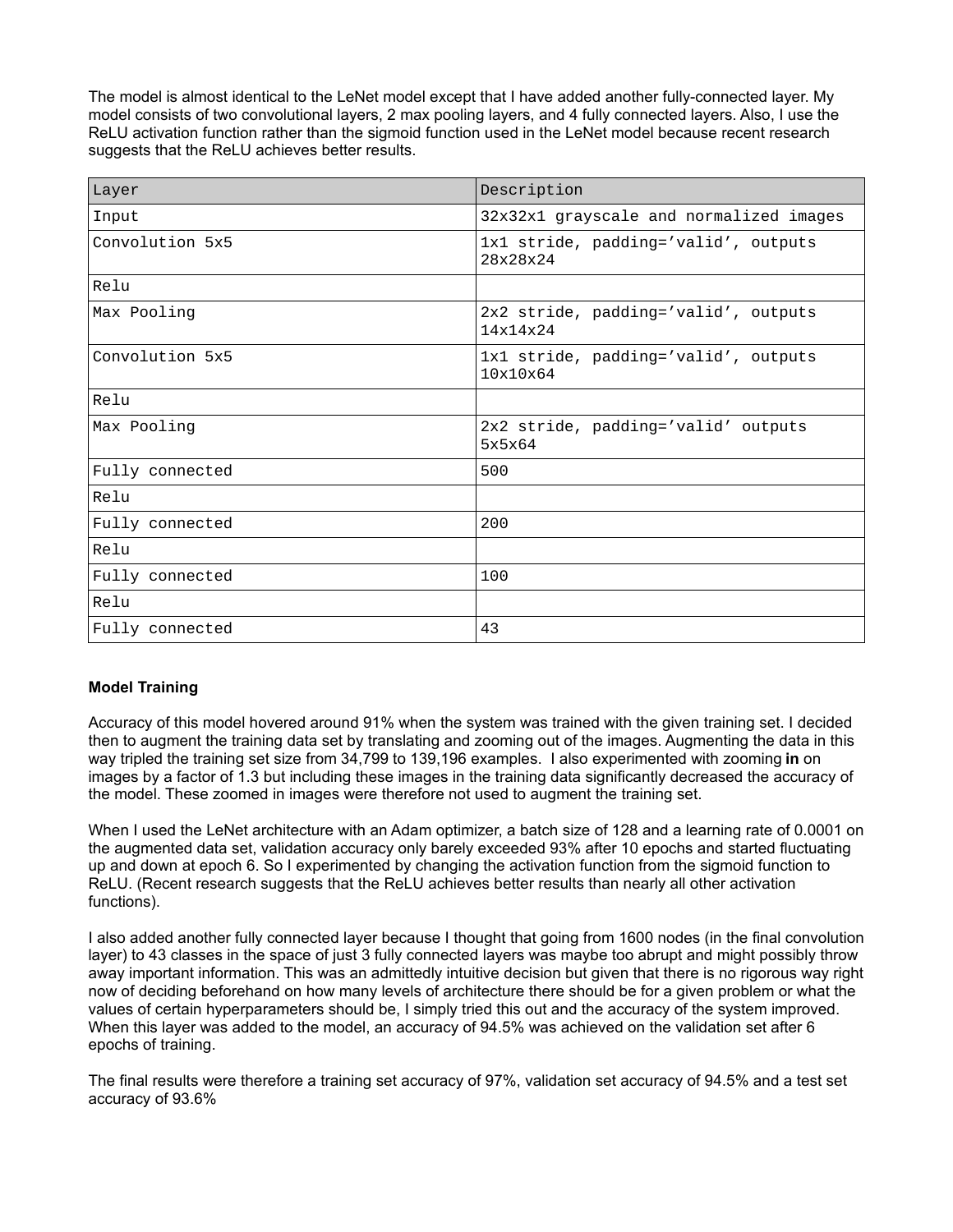# **Section 4: Visualize layers of the Neural Network**

Below is the sign (Wild animals crossing) which I sent through the neural network in order to look at the salient features the network used to perform its classification task.



The following images show the features looked for by convolutional layer #1. For the most part it noticed large sections of triangles because the sign has a triangular shape.



Maps of the features looked at by convolutional layer #1 when the sign above is passed through the network.

The following images show the features looked for by convolutional layer #2 and these features appear to be more primitive kinds of shapes that the network looked for in order to classify the sign: horizontal lines in map 38, 41, 47 and diagonal lines in map 5, 7, 25 and 40.